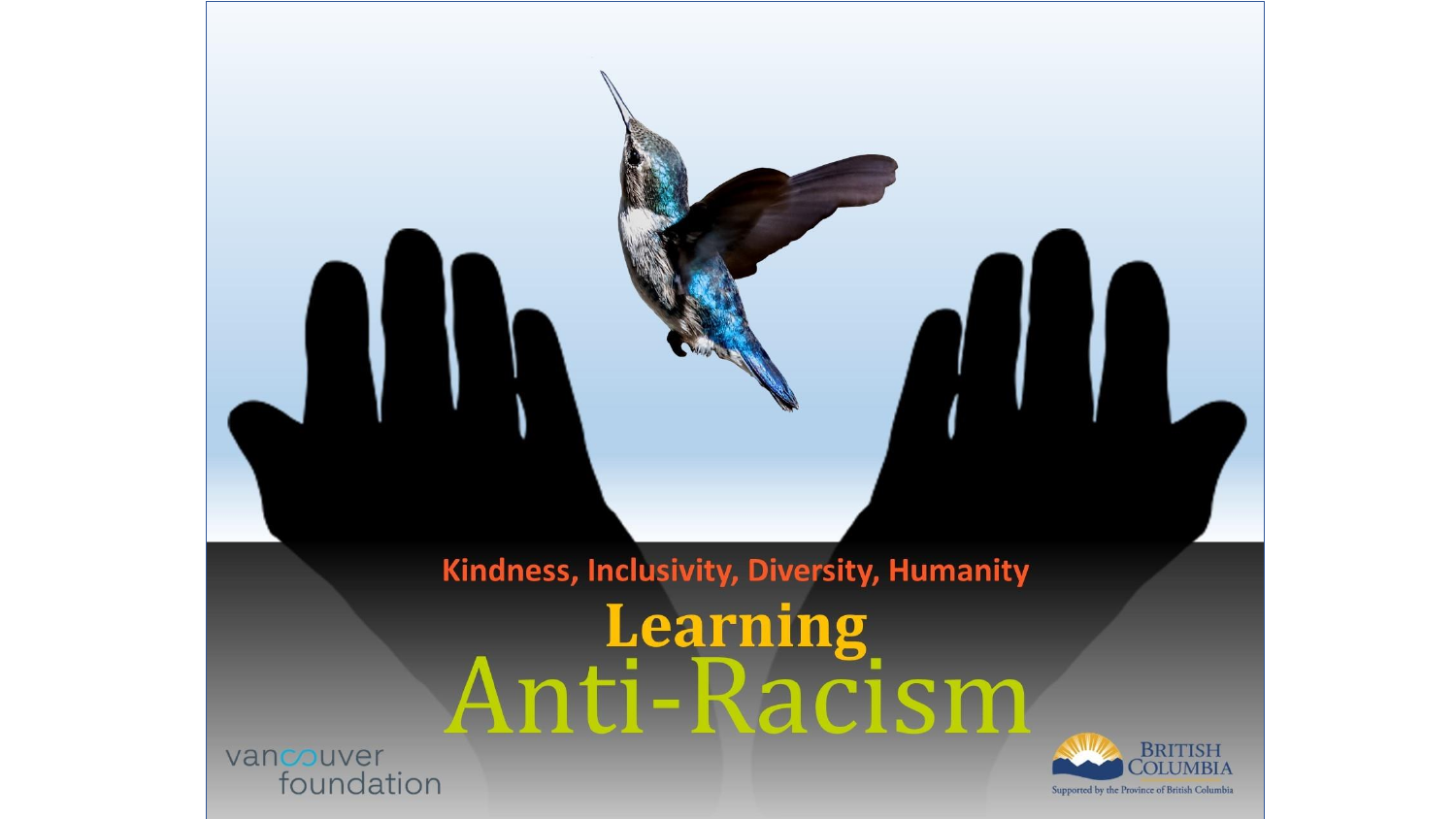

## Anti-Racism **Learning** Anti-Racism

- For any group
- Step by step instructions
- Online resources
- Drawing people together by learning together

*Images from Session Resources*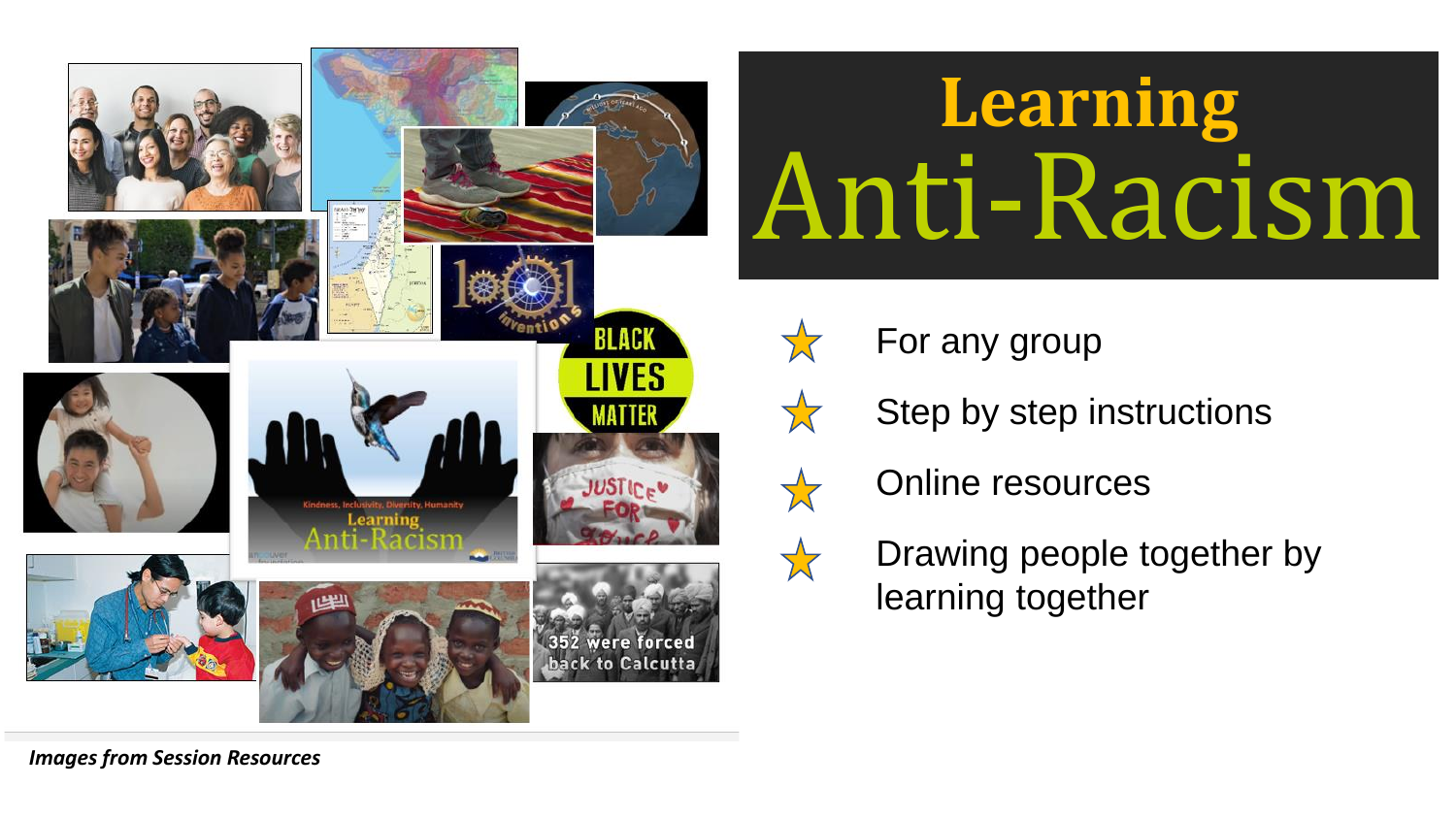# *Purpose of the Toolkit*

**The overarching goal of the Learning Anti-Racism Toolkit is to help us reimagine our communities & find ways to create an inclusive environment where everyone belongs, everyone contributes and all are considered worthy of respect.**

**In creating this resource tool, we've chosen to encourage insight, empathy & listening, emphasizing respect & the need to be kind & compassionate as we learn with and from each other.**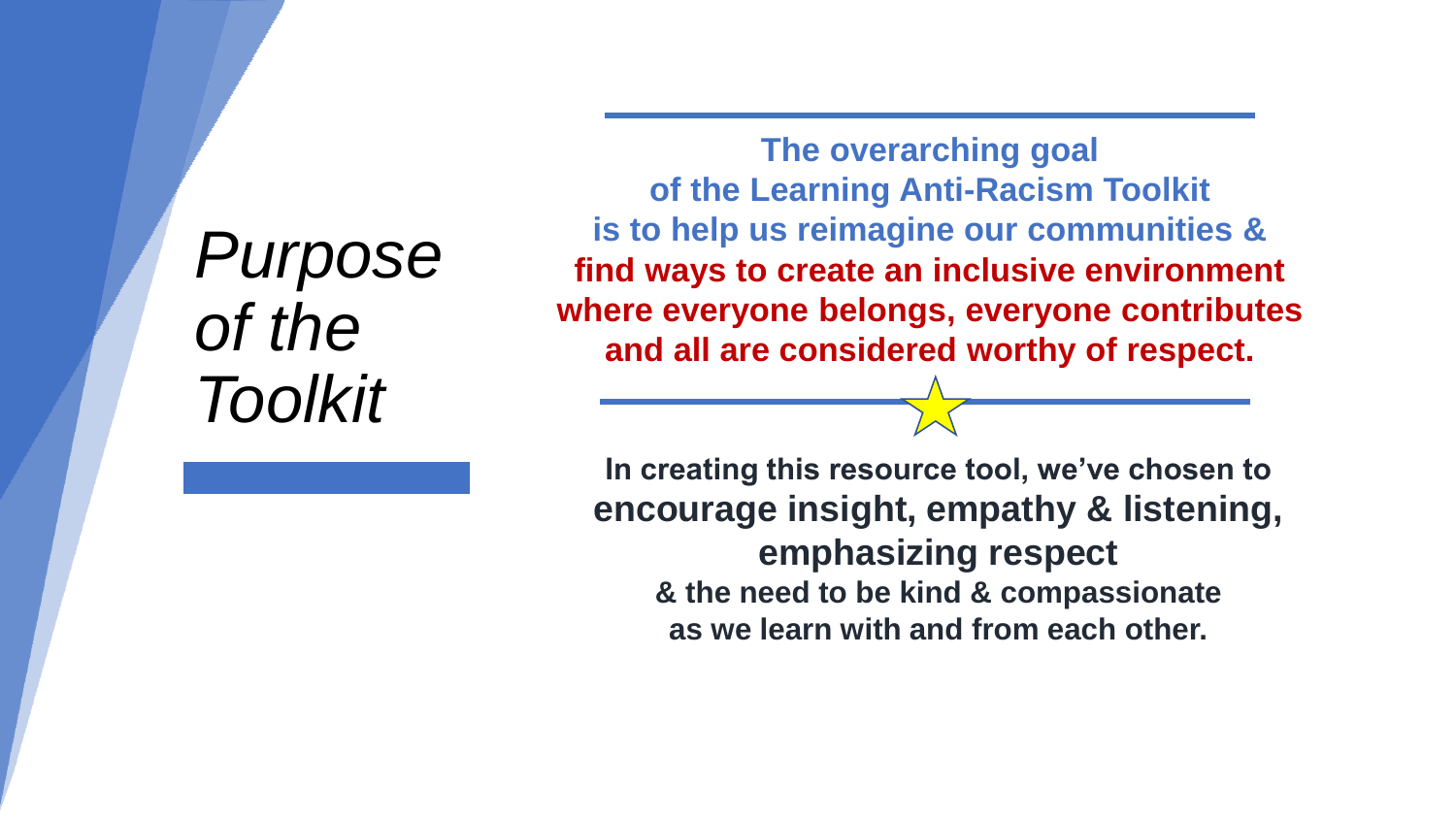#### Hate based on race & religion remains too common. The Toolkit promotes respect.

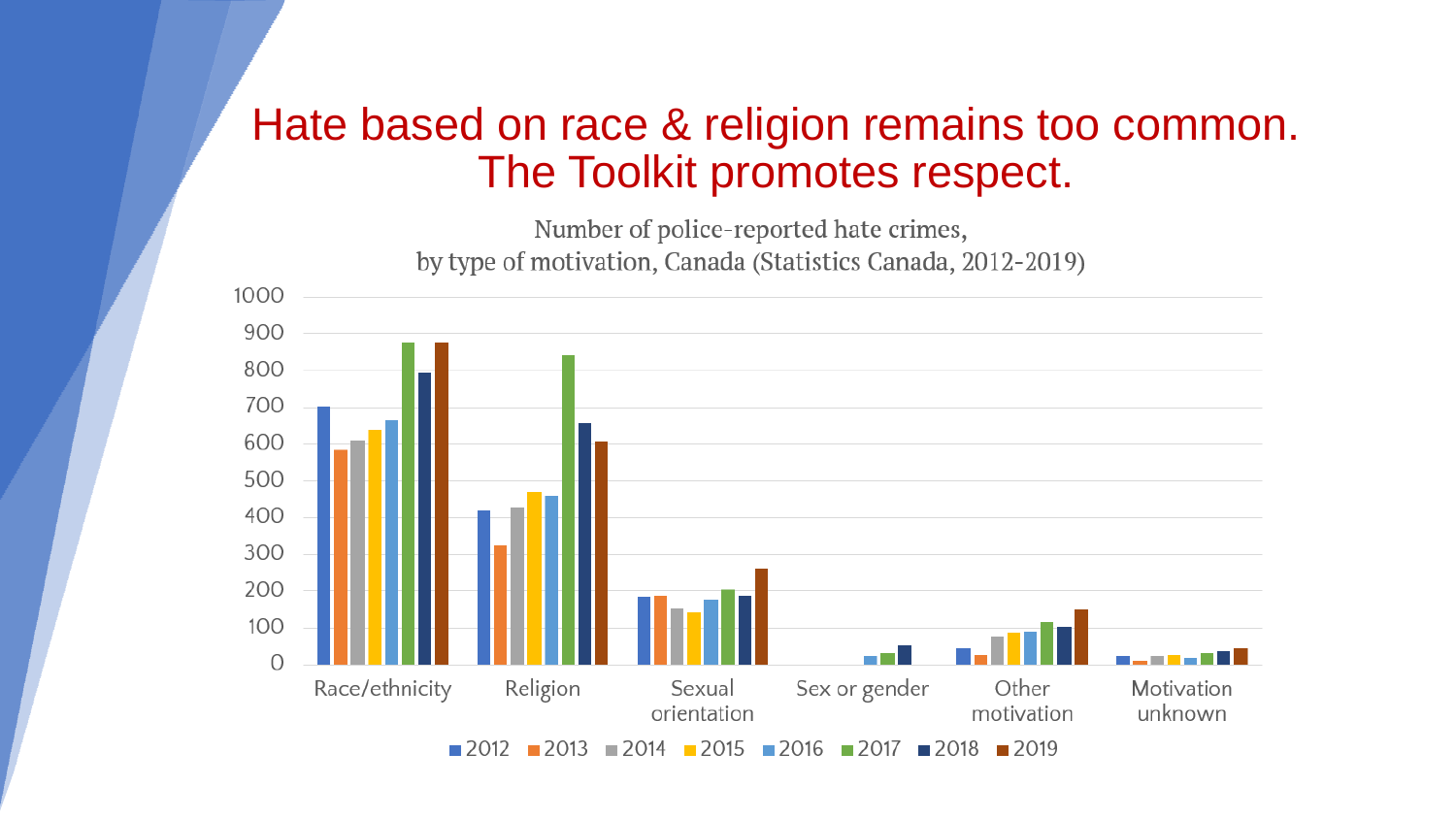

### **Anti-Racism Workshops**

1. One Race: *The Human Family*

*The Toolkit includes:*

2. Islamophobia: *Racist Myths & Skewed Narratives* 3. Anti-Asian Racism: *Appreciating the Asian-Canadian Heritage* 4. Antisemitism: *A Cyclical Scourge* 5. Anti-Indigenous Racism: *Re-evaluating Canadian History* 6. Anti-Indigenous Racism: *Indigenous Health, A Call to Action*  7. Anti-Black Racism: *Rediscovering Black History in Canada* 8. Anti-Black Racism: *Black History in North America*



*In addition to a Facilitator's Guide & Glossary*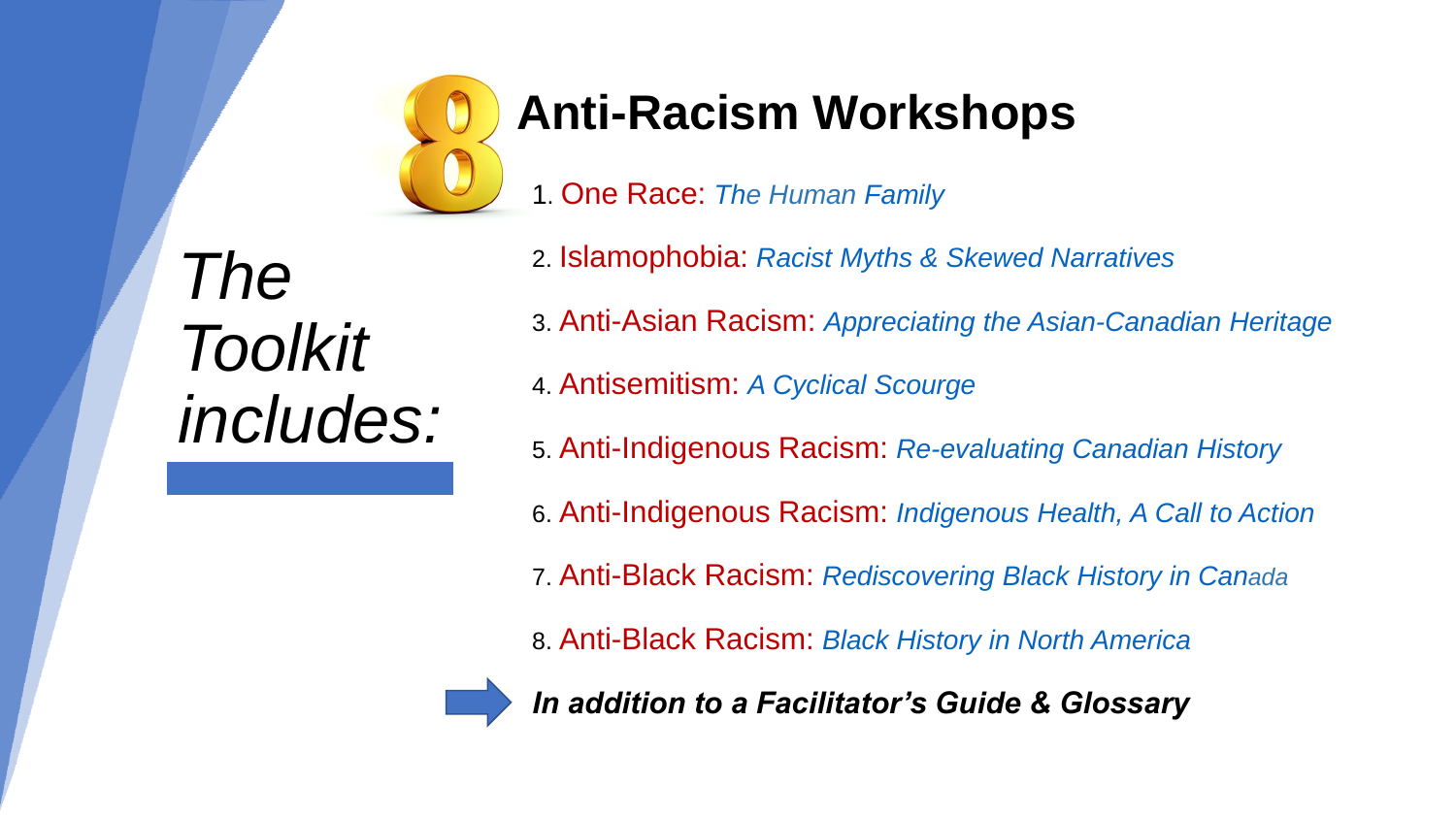Step-by-step instructions allow *any person* to initiate a group to discuss this important issue.

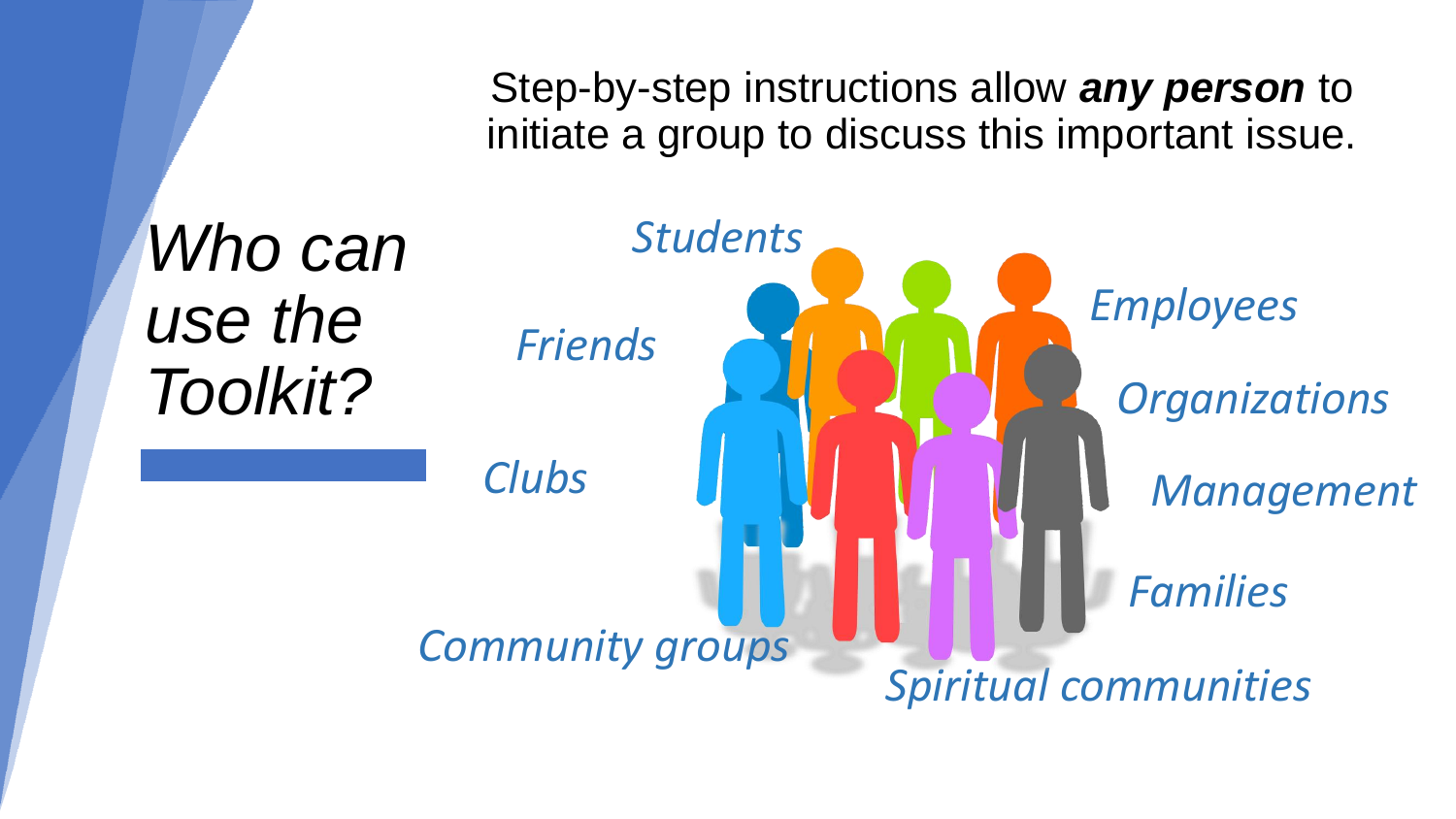*How do*  we use the *Toolkit?*

**Each 2-hour workshop includes 2 short Introductory Videos, Quotes, Discussion Questions & Debriefing Questions.**

> **"Pre-Workshop" material is given for each session, with additional material to be read or viewed depending on participants' time between sessions.**

**New understandings and insights are gained by listening, learning and sharing.** 

**A facilitator chosen by the group can encourage and guide the discussion by maintaining order & a positive learning environment, but the work is done by the participants themselves.**

**A guest or co-facilitator connected to the community/group discussed is also highly encouraged when possible.**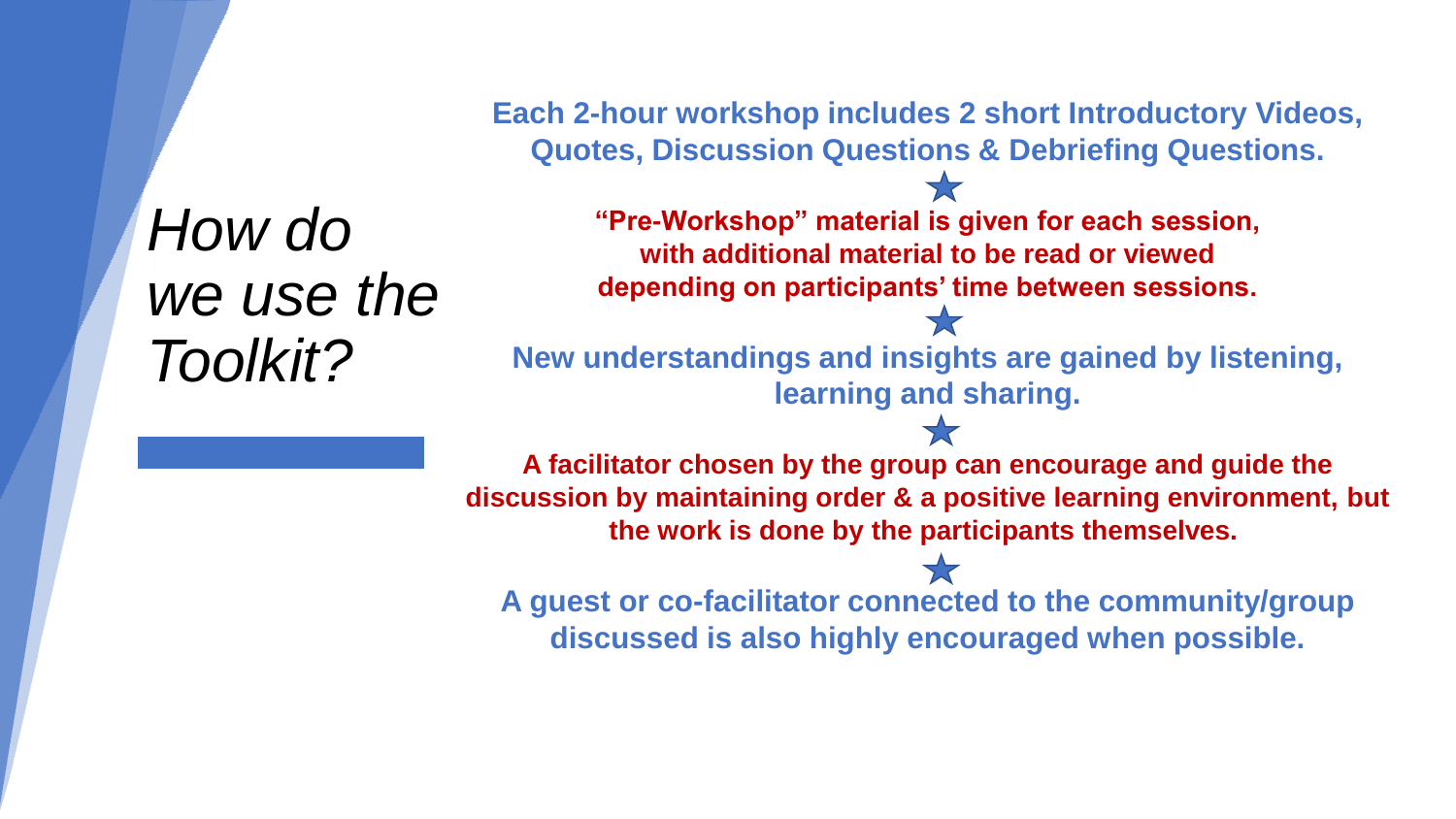#### *Any space can be used, in person or online.*

*Where should we do this?*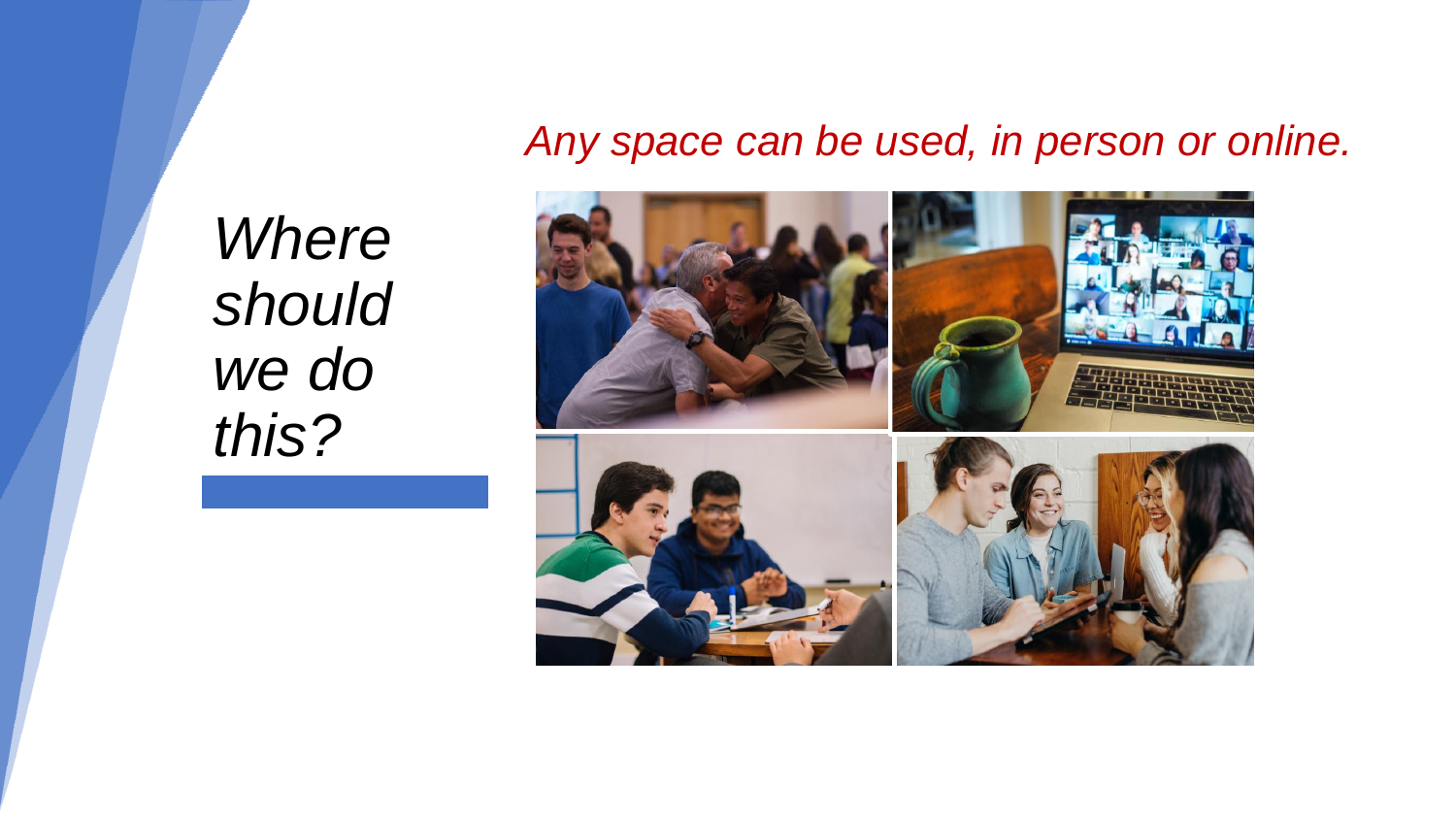Social change begins with the individual. This resource tool is designed to be:

**Widely applicable**

大 **Locally relevant**

文 **Positive in tone**

**Educational** 文

**Actionable**